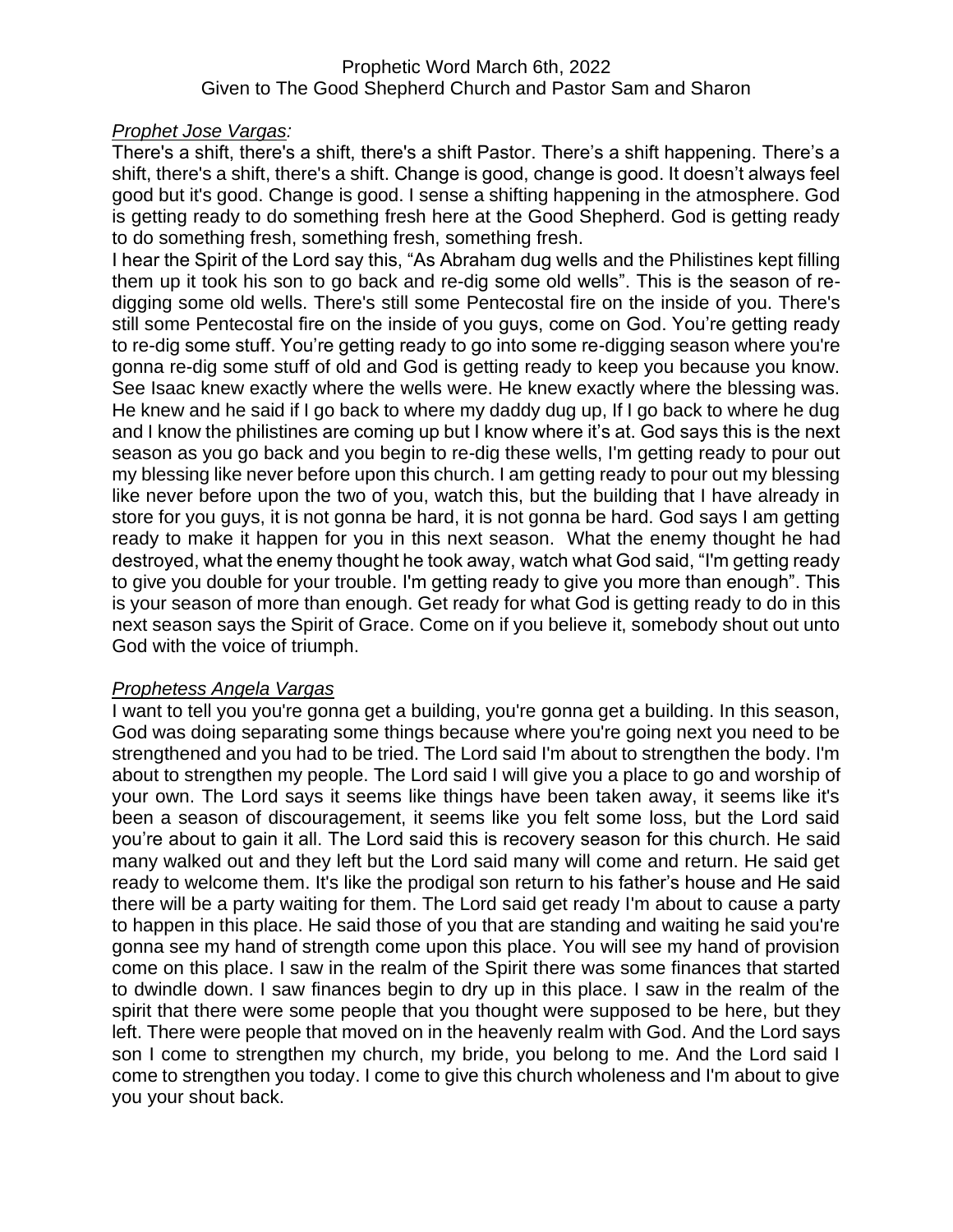### Prophetic Word March 6th, 2022 Given to The Good Shepherd Church and Pastor Sam and Sharon

I'm about to give your bravery back. I'm about to give you courage to take this city again. I'm about to give you courage to believe for a building. This is not your building. God is about to give you your own. He's about to give you your own. So Father I pray that you will locate the building. I pray that you will locate the building where you want them to go. Lord, you said you will order our steps in the way we should go. Order The Good Shepherd's steps. Father for the fruit will remain. Lord you were causing the fruit to fall off the vine that was dried up but Lord there's fresh fruit that are growing and there's fruits that's gonna remain. This church, I just felt the Lord lifting off burdens. I just felt that the Lord is lifting off disappointment. I could hear in the realm of the spirit "what is going on at The Good Shepherd"? Could I tell you what's going on. Jesus is still Lord! Could I tell you that He's still moving and He's still healing. He's still delivering that's what's going on at The Good Shepherd. But I hear in the realm of the spirit there's a complaint. The Lord said I'm a God without complaining. I'm a God that without complaining. I'm telling you you're gonna get a new building. When you walk into these doors, people are gonna come new into the service, fresh. And the Lord said you need to begin to have a party. You need to begin to have a fiesta. You need to begin to invite them in and begin to rejoice because I'm telling you the goodness of God is about to rest. I know, I know that I know that the timing for us to come to release something to you is because what God is doing is bringing the body into togetherness, into wholeness and when God do that, He brings everything in order because there were some things out of order. Your finances, that was drying up in this place, no longer are they gonna dry up. Your about to bloom in this season. The tree that was dead is about to grow again. That tree that was dead is about to grow again. What was dead is about to grow again. I call it forth in the realm of the spirit. That what was dead is about to grow again.

The Lord said don't sit in your rocking chair and cry and worry no more. Your chair has been you're place of comfort, but the Lord says son it is about to grow again. You've been doing everything you can think of to get yourself in motion. You've been trying to lose weight, you've been trying to go on a fast, you've been doing everything you can think of and the Lords says stop worrying. I cover you by the blood and I put my wings of angels around and I cover your mind from the disruption of your reading of your word and your time with me. I come against the very works of the enemy that cause distraction to you. I pray that your message comes fresh and anointed by my hand. The Lord says son fresh messages about to come to you. The Lord said worry will be behind you it would not be in front of you. Worrying about what the church is doing and the finances and what's going on, the Lord says I'm going to bring wealth to you in this season. I'm going to bring wealth to you because you stood in front of adversity. You stood when your church got burnt up and you said Lord I will still go on and I will still run. I still would do your call in your will and He said I'm making a way for you. I'm making a way for you.

lift your hands, Sharon. The season of weakness is over. You've been the strength to this place, you've been the strength to your husband. There are many things you just don't understand and you're like "God I still remain faithful because I know you're doing something". And the Lord says faithfulness moves me, it moves me. It causes me to get up and move mightily. The Lord said I'm gonna show you the building. I'm gonna show it to you. He said you would know the floor plan and you would know how to get the money, oh they're gonna give you the money. The Lord says wealth is inside of you woman of God. He said that you're going to take the pastor mantle off and step into the realtor.